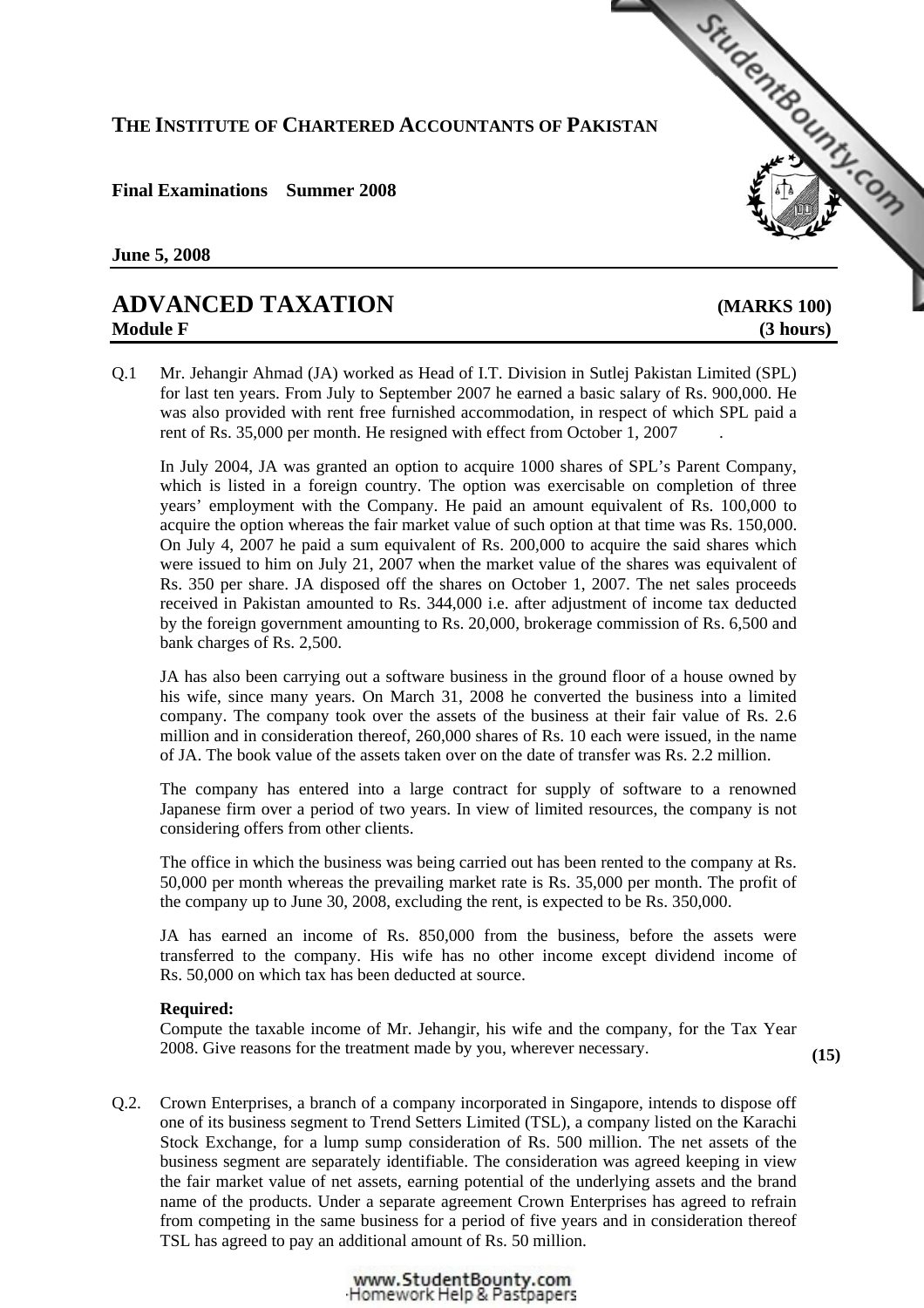The break-up of net assets related to the business segment is given below:

|                                            | Net book       | <b>Fair market</b> |
|--------------------------------------------|----------------|--------------------|
|                                            | value          | value              |
|                                            | Rs. in million |                    |
| Plant and machinery                        | 150            | 180                |
| Land                                       | 60             | 80                 |
| Building (costing Rs. 50 million)          |                |                    |
| Inventory                                  | 90             |                    |
| Other current assets including receivables | 85             | 85                 |
|                                            | 425            | 505                |
| Less: Current liabilities                  | 125            | 125                |
|                                            | 300            | 380                |

 The cost of building to the company is Rs. 50 million and tax WDV is equal to the accounting WDV of Rs. 40 million.

#### **Required:**

- (a) Compute the amount that will be included in the taxable income of Crown Enterprises, as a result of the above transaction. Give appropriate reasons under the Income Tax Ordinance, 2001, to support your calculations.
- (b) Describe the withholding tax obligations of TSL in respect of payments to be made to Crown Enterprises. **(08)**

Q.3 Holdings Limited, a public listed company is engaged in the manufacturing and supply of consumer products. Its profit and loss account for the year ended March 31, 2008 is given below:

|                                     | Rs. in million |
|-------------------------------------|----------------|
| Sales (local)                       | 30,000         |
| Cost of sales                       | 21,000         |
| Gross profit                        | 9,000          |
| Selling and administration expenses | 3,000          |
|                                     | 6,000          |
| Finance cost                        | 1,200          |
| Other expenses                      | 900            |
|                                     | 3,900          |
| Other income                        | 1,500          |
| Net profit before taxation          | 5,400          |

The following information is available in respect of the above.

(a) Sales are net of sales tax and the break-up is as under:

| Manufactured products     | ገ%        |
|---------------------------|-----------|
| Imported products         | 70/0      |
| ocally purchased products | $\cdot$ % |

 20% of all sales are made to limited companies. Imported products are sold at a profit of 40% of sales whereas locally purchased goods are sold at a mark-up of 25% above cost.

- (b) The cost of development of a new manufacturing process was capitalized as an intangible asset in 2003. The product has a life of approximately 15 years. The amortization thereon amounting to Rs. 4 million is included in the cost of sales.
- (c) Selling and administration expenses include bad debts of Rs. 6 million. Opening and closing balance of provision for bad debt account is Rs. 20.8 and 18.4 million respectively.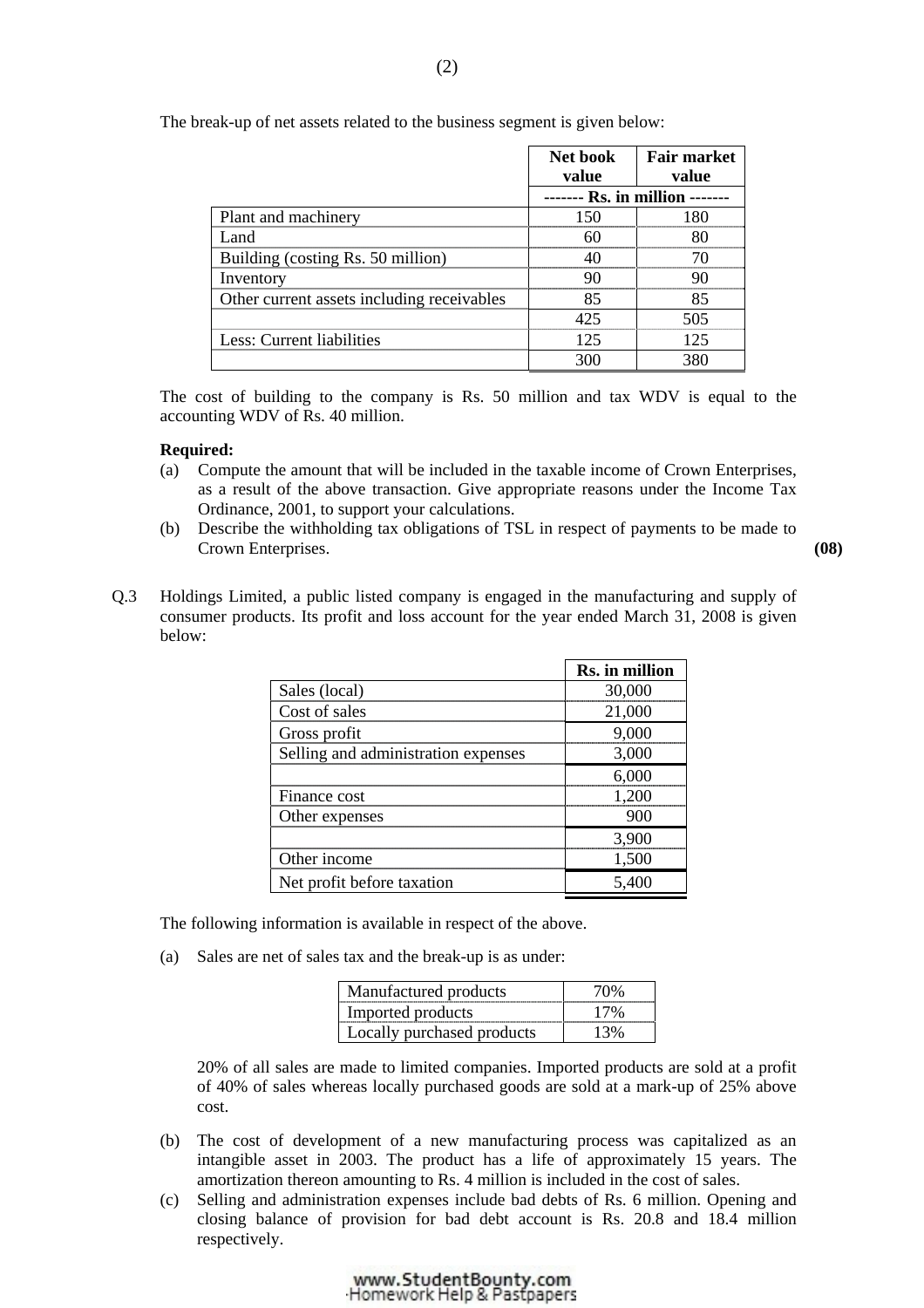- (d) Other expenses include an amount of Rs. 20 million paid to a commodity exchange to settle a transaction which was carried out as a hedge against fluctuation in prices of one of the raw materials used by the company.
- (e) Other income includes the following:
	- Share of income received from an AOP amounting to Rs. 60 million. The company's share in the AOP is 40% and the amount has been distributed by the AOP after paying income tax at the rate of 25%. The income tax authorities have added back an amount of Rs. 20 million while assessing the income of the AOP.
	- Indenting Commission of Rs. 11.16 million, received from a party in a foreign country where withholding tax of 40% was deducted at source. Withholding tax of 5% and bank charges of 2% were deducted by the bank in Pakistan before the above amount was credited in the company's account.
- (f) The details of tax deducted and paid are as follows:

|                                                 | <b>Million</b> |
|-------------------------------------------------|----------------|
| Imports                                         | 153.0          |
| Deducted by corporate clients                   | 174.3          |
| (Rs. 147 million on sale of manufactured goods) |                |
| Advance tax under section 147                   | .200           |

(g) Tax rate applicable to the company is 35%.

## **Required:**

Compute the income tax liability of the company for the tax year 2008. Support your answer with appropriate calculations and comments. **(26)** (26)

Q.4 The Commissioner of Income Tax – Appeals (CIT) stayed the tax demand of Mr. Bashir until disposal of his appeal. While deciding appeal the CIT reduced tax demand to 60%. Subsequently, the Income Tax Department issued an order asking Mr. Bashir to pay additional tax on the whole amount, for the period during which the demand was stayed.

Explain whether the order issued by the Tax Department is justified. **(04)**

Q.5 With effect from January 1, 2009, a Scheduled Bank intends to launch an unlisted Unit Trust by establishing an Asset Management Company. The income of the Unit Trust will be in the form of dividend, capital gains and profit on debt.

## **Required**:

Advise the management of the Bank on the following:

- (a) Taxability of the Unit Trust;
- (b) Taxability of the asset management company; and
- (c) Taxability of unit-holders including the Scheduled Bank, in respect of
	- dividend received from Unit Trust;
	- capital gain on sale/redemption of units. **(10)**
- Q.6 Hashmi Limited purchased a machine for Rs. 20 million on July 1, 2005, when it was enjoying tax holiday. The tax holiday period expired on June 30, 2006. The machine remained in the company's use till March 31, 2008 when it was shipped to an associated company in Indonesia for sale, on behalf of Hashmi Limited.

## **Required:**

- (a) Compute the amount of depreciation which the company could claim in tax year 2007 and 2008. (Assume that the rates of initial and normal depreciation during this period was 50% and 10% respectively).
- (b) How should the company determine the sale price of the machine for computing gain/loss on sale, under the Income Tax Ordinance, 2008? **(06)**